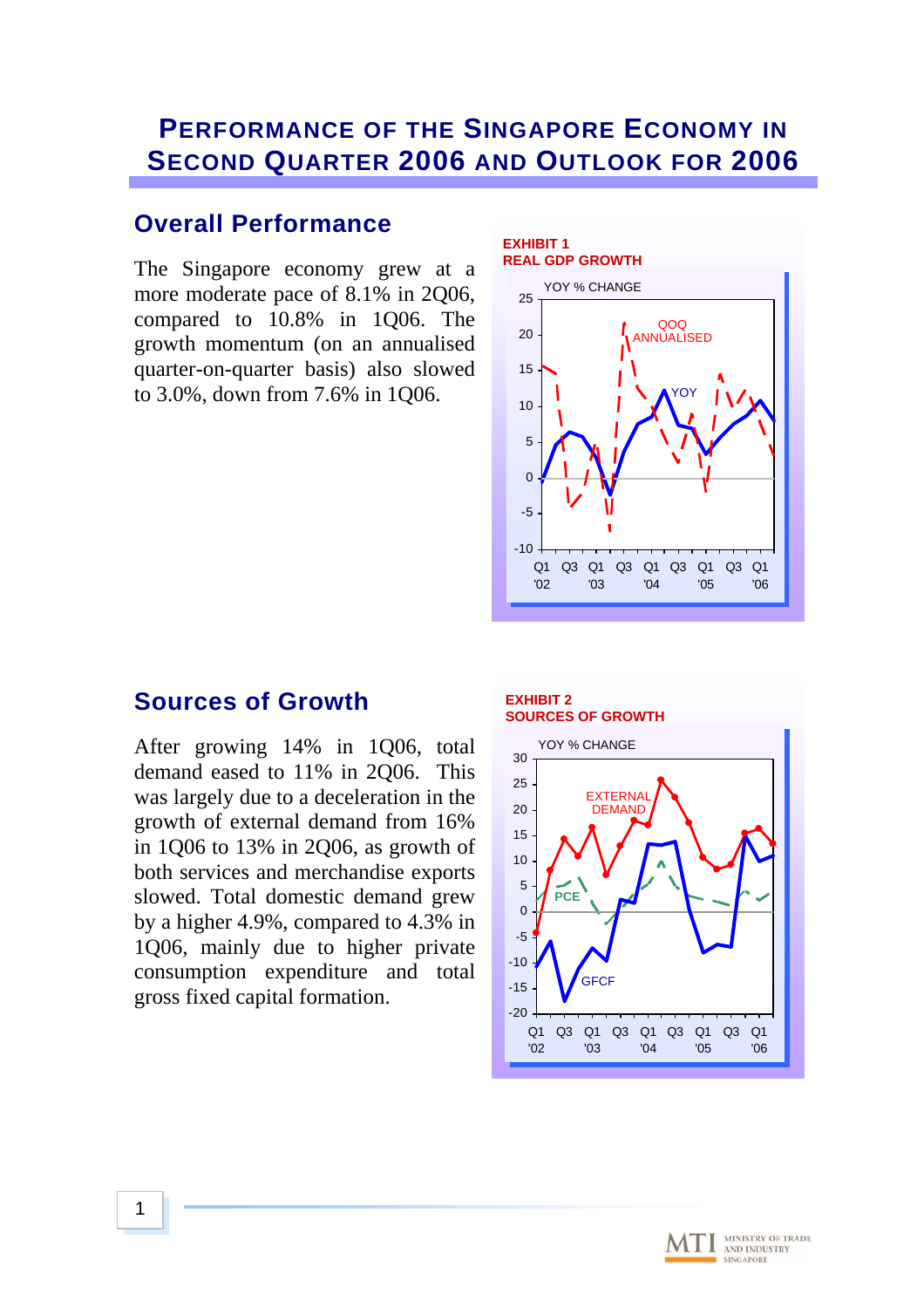### **Sectoral Performance**

Economic growth was led by the manufacturing and wholesale & retail trade sectors. Except for financial services, growth of the major services sectors moderated (see *Annex*).

THE MANUFACTURING SECTOR expanded by 12% in 2Q06, down from 21% in the previous quarter. The biomedical manufacturing, precision engineering and transport engineering clusters continued to post double-digit growth, albeit at slower rates. The electronics cluster grew 9.8%, driven by strong performance in semiconductors. Meanwhile, the chemicals cluster turned in a better performance, growing by 5.4% compared to 2.9% a quarter earlier.

THE CONSTRUCTION SECTOR turned in a marginally positive growth of 0.2%, reversing the decline of 0.8% in 1Q06. On a seasonally-adjusted quarter-on-quarter annualised basis, growth momentum receded by 16%. However, certified payments grew by 3.5%, after declining by 4.5% in 1Q06. Supported by growth in the commercial, residential and civil engineering segments, contracts awarded climbed 13%, reversing the 25% contraction in the previous quarter.

#### **EXHIBIT 3 MANUFACTURING SECTOR**



#### **EXHIBIT 4 CONSTRUCTION SECTOR**



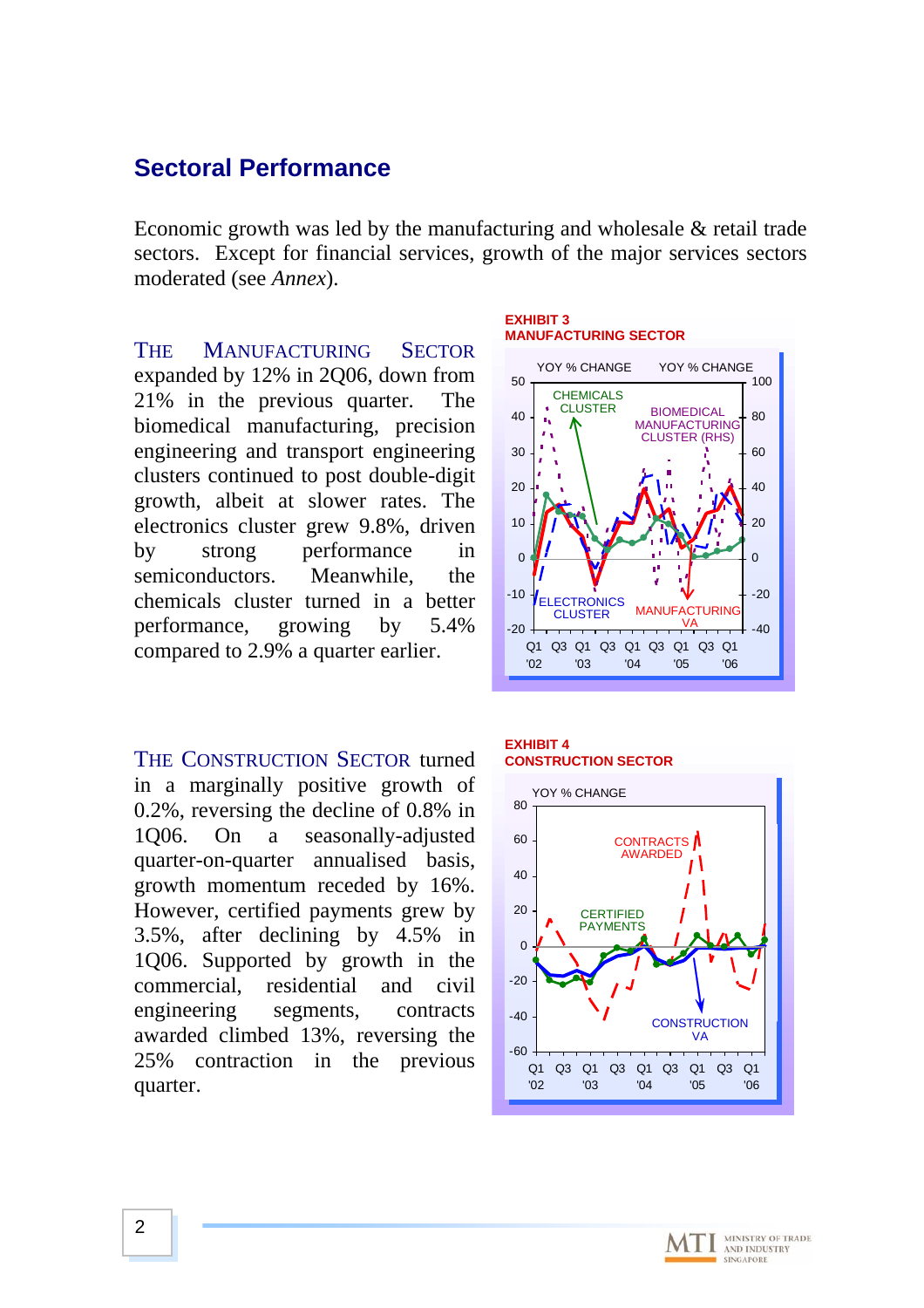THE WHOLESALE AND RETAIL TRADE SECTOR expanded 10% in 2Q06, down from 15% in 1Q06. The wholesale segment posted slower growth, as non-oil re-exports growth decelerated from 22% in 1Q06 to 15% in 2Q06. On the other hand, the retail trade segment remained strong, as retail sales growth improved from 8.2% in 1Q06 to 12% in 2Q06. Excluding motor vehicles, retail sales also grew at a faster pace of 7.7% compared to 5.6% a quarter earlier.

### **EXHIBIT 5 WHOLESALE AND RETAIL TRADE SECTOR**



THE HOTELS AND RESTAURANTS SECTOR registered a 6.1% gain in 2Q06, down from 7.1% in 1Q06. Growth in the sector was supported by a sustained increase in visitor arrivals, which rose 9.6% in 2Q06, compared with 14% in the earlier quarter. This bolstered room revenues for hotels as well as restaurant revenues. The average occupancy rate of hotels, however, dropped marginally to 84% in 2Q06, 0.5 percentage-point lower than that a year earlier.

#### **EXHIBIT 6 HOTELS AND RESTAURANTS SECTOR**



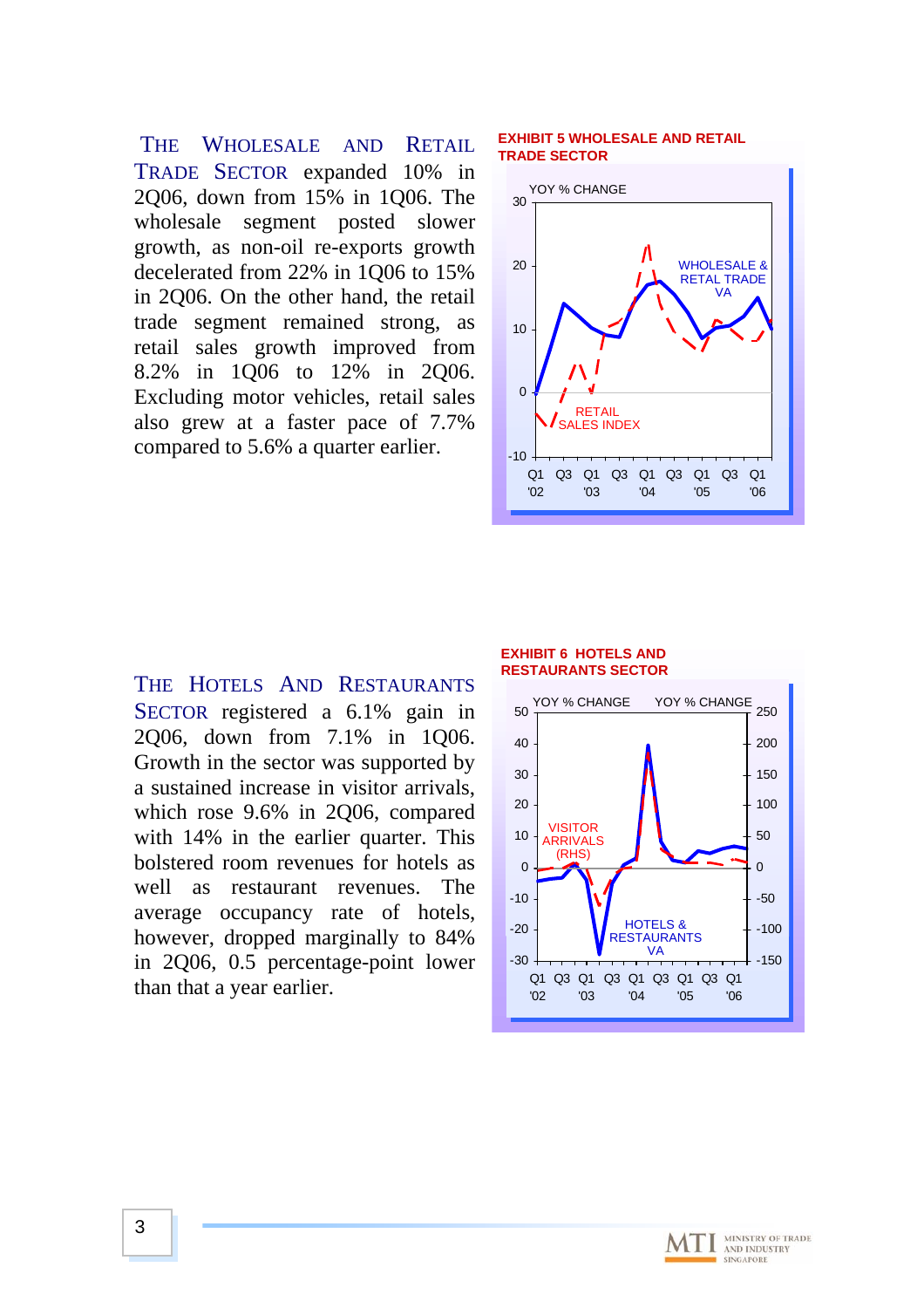GROWTH IN THE TRANSPORT AND COMMUNICATIONS SECTOR eased to 3.7% in 2Q06, compared to 5.0% in the previous quarter. The air segment saw slower increases in air passengers and air cargo volumes. Within the sea segment, sea cargo handled performed better while container throughput rose at a more moderate pace. For the communications segment, the number of broadband and mobile phone subscribers continued to grow but at a slower pace while international telephone call duration declined by 0.2%, a slowdown from the 4.4% expansion a quarter earlier.

#### **EXHIBIT 7 TRANSPORT AND COMMUNICATIONS SECTOR**



### THE FINANCIAL SERVICES SECTOR expanded by 9.5% in 2Q06, after growing 8.7% a quarter earlier. Growth was fairly broad-based, led by activity in the capital markets. In particular, stock broking was supported by a large increase in turnover volume, reflecting strong interest in finance and property stocks. The domestic fund management market was boosted by continued demand for Asian equities. At the same time, offshore bank lending activity also recorded sharp gains in both the interbank and non-bank segments.

### **EXHIBIT 8 FINANCIAL SERVICES SECTOR**



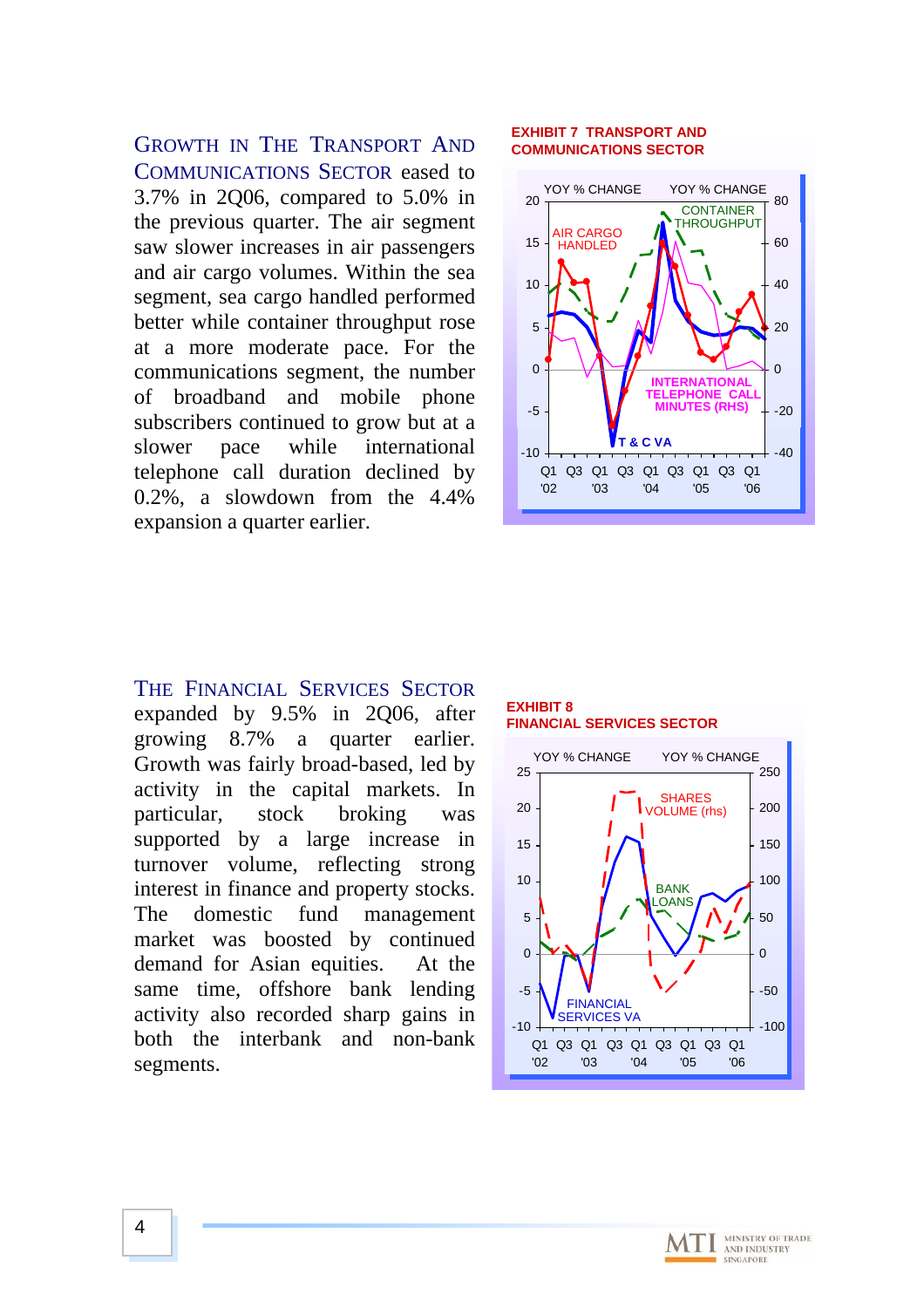THE BUSINESS SERVICES SECTOR registered a gain of 6.4% in 2Q06, similar to the 6.5% growth a quarter earlier. The sector was supported by continued robust performances of IT and related services and business representative offices. Buoyed by the sustained interest in luxury property development, the real estate segment also saw healthy growth.

### **EXHIBIT 9 BUSINESS SERVICES SECTOR**



## **Labour Market**

Total employment grew by 36,500 in 2Q06, easing from the robust gains of 45,000 in 1Q06. Nevertheless, total employment gains in the first half of 2006 was a record 81,500. The services sector saw an increase of 24,200 jobs in 2Q06. In manufacturing and construction, the respective gains were 8,300 and 4,000. The number of workers retrenched in 2Q06 was 3,100, lower than the 3,500 in the previous quarter. The seasonally-adjusted unemployment rate edged up to 2.9% in June 2006, higher than the 2.6% registered in March 2006, largely reflecting an increase in labour supply.



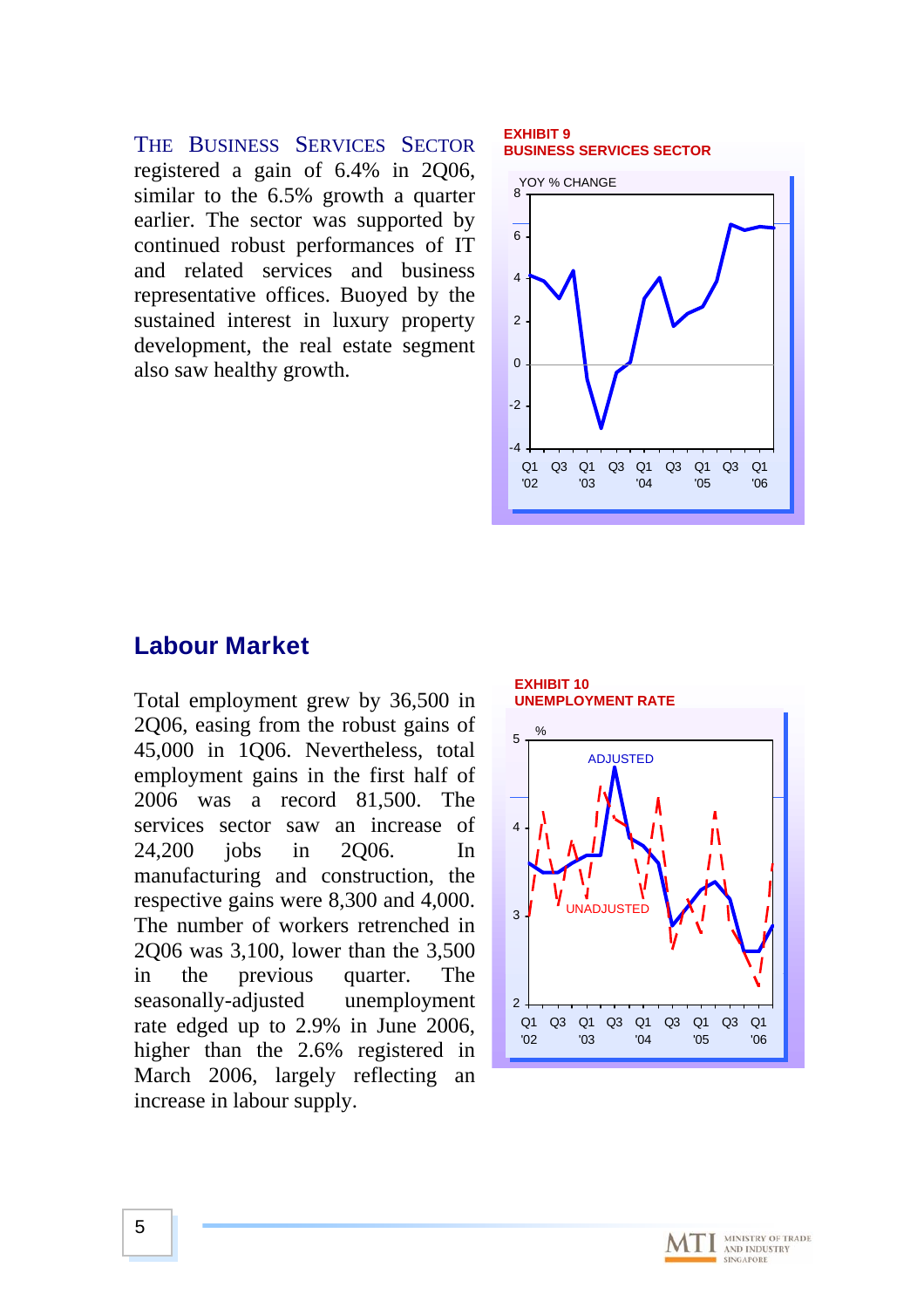## **Labour Productivity**

The moderation in GDP growth led to a slowing of labour productivity growth from 4.8% in 1Q06 to 1.6% in 2Q06. The wholesale & retail trade sectors saw the largest increase of 5.6% followed by manufacturing (4.7%). Smaller gains were seen in the financial services (1.8%) and transport and communications (0.7%) sectors. The business services  $(-5.8\%),$ construction (-5.2%), hotels and restaurants (-0.9%) and other services (-0.3%) sectors registered declines in labour productivity.

### **EXHIBIT 11 LABOUR PRODUCTIVITY**



## **Business Costs**

Due to slower productivity growth, the overall unit labour cost (ULC) inched up 0.7% in 2Q06, reversing 4 consecutive quarters of decline.

The unit business cost (UBC) of manufacturing rose 1.0% in 2Q06, mainly due to a smaller decline in manufacturing ULC, as compared to 1Q06.





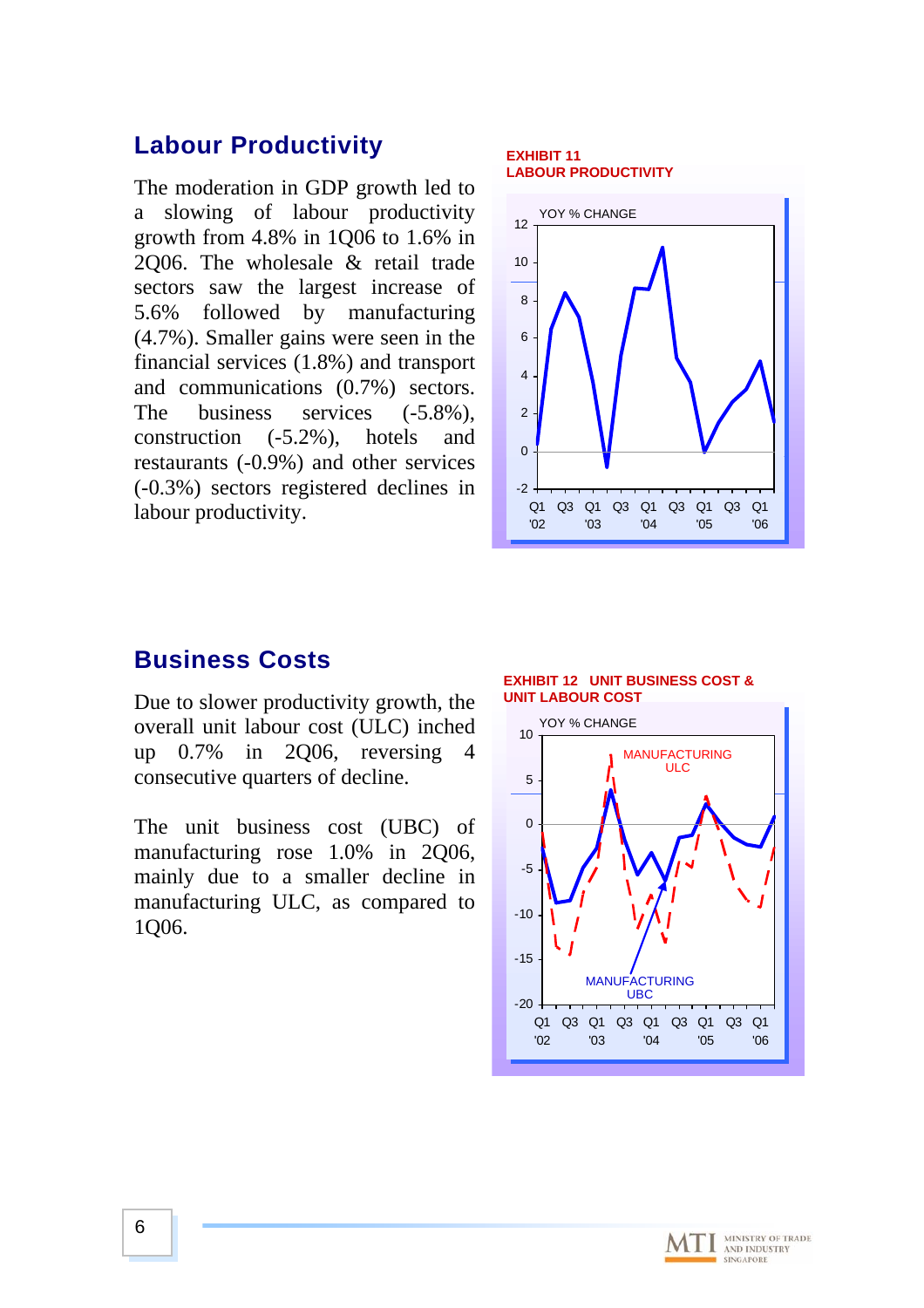## **External Trade**

Singapore's external trade continued to expand robustly by 18 % in 2Q06, compared with 21% a quarter earlier. Total exports grew at a slower but still strong pace of 17% as both domestic exports and re-exports registered softer growth. Non-oil domestic exports expanded by 15%, after a 17% gain in 1Q06. Non-oil imports (excluding aircraft and ships) rose 14%, after posting a 17% growth in the preceding quarter. In volume terms, total trade increased by 15% compared to 17% in the previous quarter.

#### **EXHIBIT 13 EXTERNAL TRADE** -20 -10  $\Omega$ 10 20 30 Q1 Q3 Q1 Q3 Q1 Q3 Q1 '02 '03 '04 '05 Q3 Q1 '06 NON-OIL DOMESTIC EXPORTS YOY % CHANGE **TOTAL TRADE** NON-OIL IMPORTS (EXCL **AIRCRAFT** AND SHIPS)

### **Investment Commitments**

In 2Q06, manufacturing investment commitments totalled \$2.0 billion in terms of fixed assets. When the commitments are fully operational, they would create value added of \$856 million and generate almost 3,600 jobs, of which 71% would be for skilled workers. Total business spending commitments in services promoted by EDB amounted to \$869 million in 2Q06. When fully realised, these commitments would generate a value added of \$2.3 billion and create over 3,300 jobs. 72% of these jobs would be for skilled workers.



'04

 $Q<sub>1</sub>$ '02

'03



'05

'06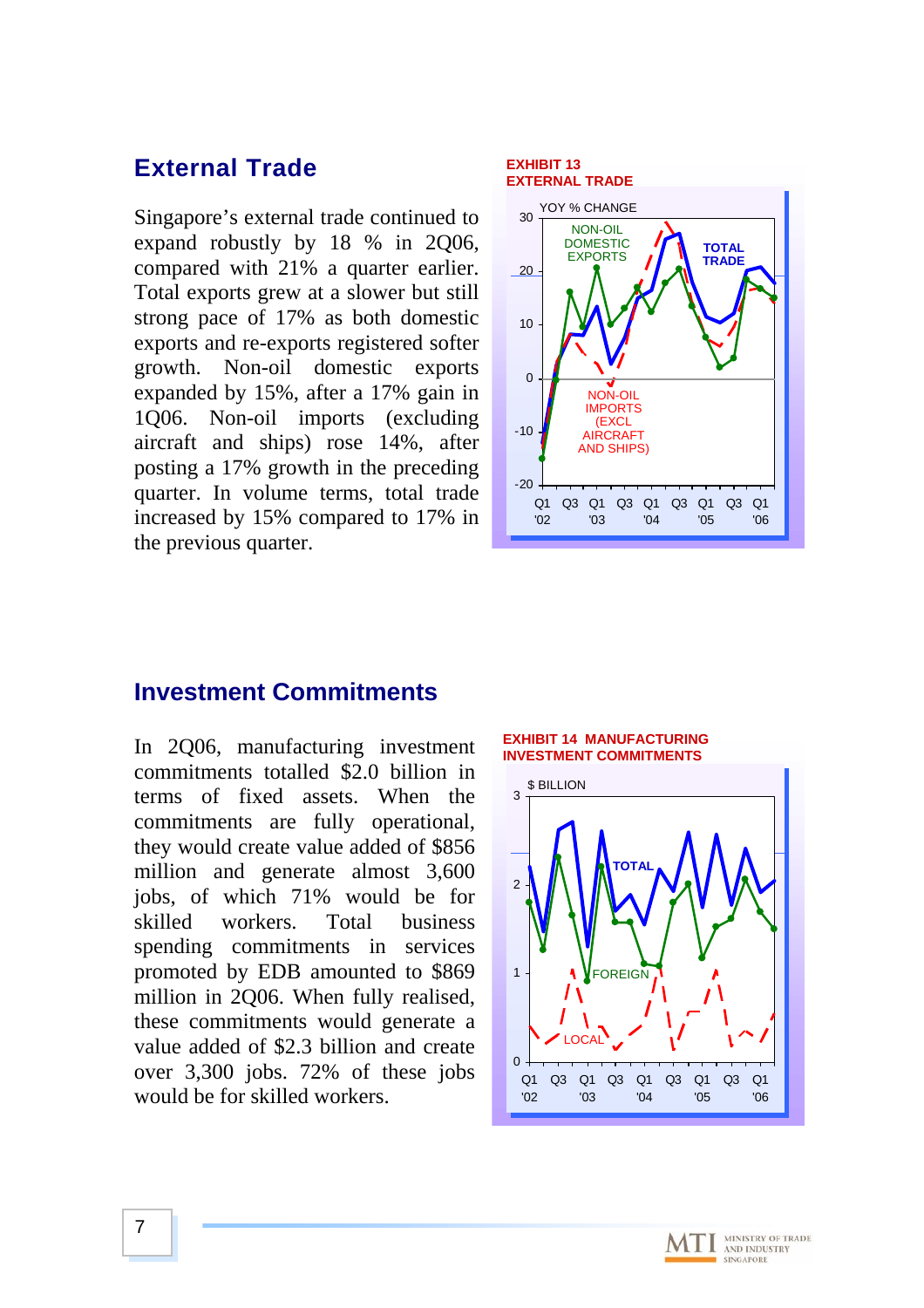### **Balance of Payments**

Singapore's overall balance of payments registered a smaller surplus of \$5.1 billion in 2Q06, down from \$8.4 billion in 1Q06, largely due to the increase in net outflow from the capital and financial account, which more than offset the larger current account surplus. The current account surplus in 2Q06 was \$16 billion, a \$1.3 billion increase from 1Q06, mainly attributable to an increase in the income balance. Against this backdrop, Singapore's official foreign reserves rose to \$203 billion, which is equivalent to 6.7 months of merchandise imports.

#### **EXHIBIT 15 BALANCE OF PAYMENTS**



### **Consumer Price Inflation**

The CPI rose by 1.2% year-on-year in 2Q06, down slightly from 1.4% in 1Q06. The housing category (3.7%) registered the largest gain due to higher service and conservancy charges and electricity tariffs. Costs of food (1.6%), education (2.1%), healthcare (1.0%), and clothing (0.5%) were also higher. Prices of recreation and other items remained stable (0.1%) while costs of transportation and communications fell (-1.2%) as a result of lower car prices.



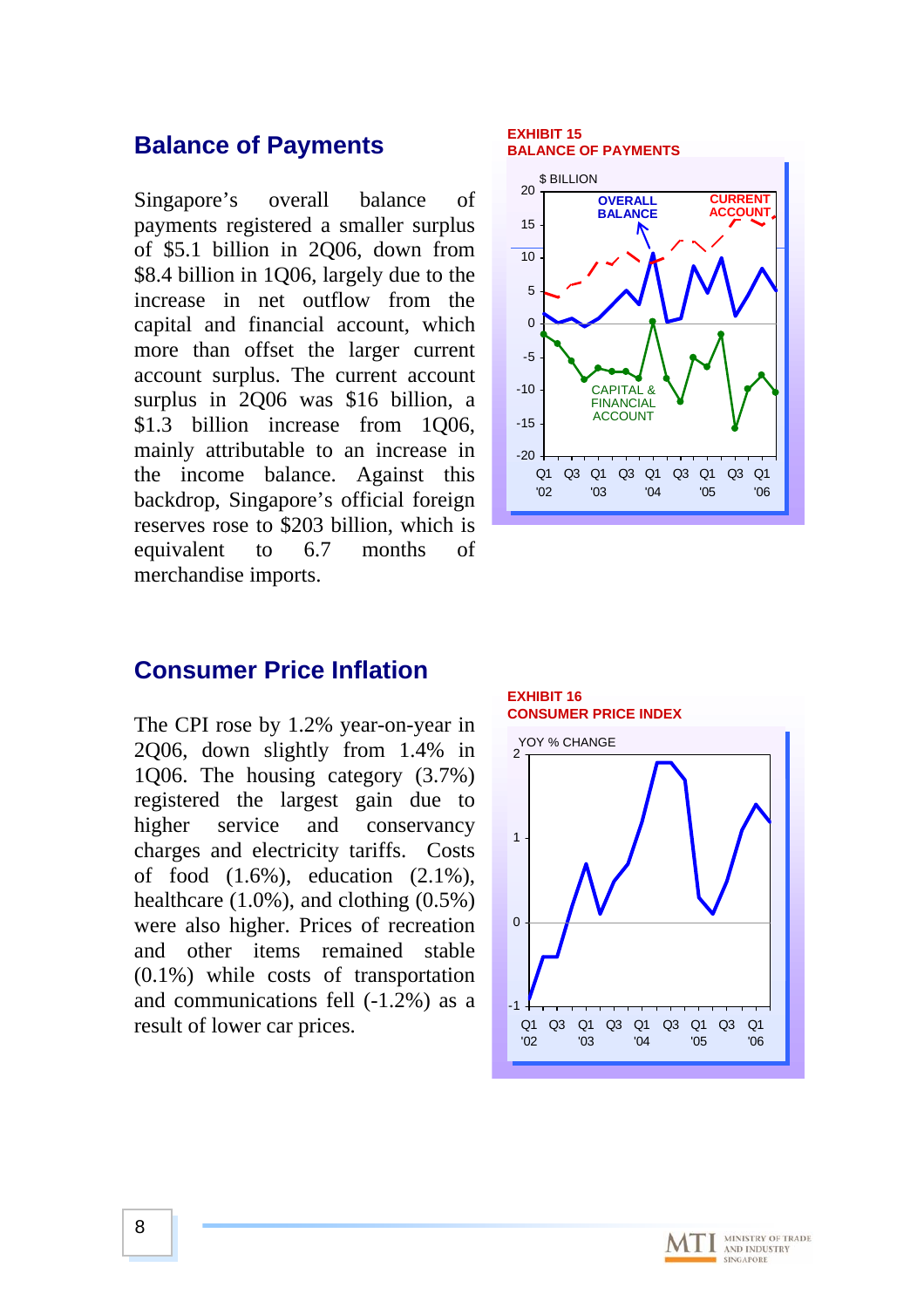## **Outlook for 2006**

The Singapore economy grew strongly by 9.4 per cent in the first half of 2006. This came on the back of robust external demand as the global economy remained resilient in the face of rising interest rates and higher oil prices.

For the second half of 2006, the outlook for the global economy is generally positive although there are some signs that the growth momentum is slowing. The US economy has moderated from its strong pace earlier this year, reflecting a cooling off of consumer spending and a cutback in business investment.

In Japan, the outlook is encouraging, on the back of stronger corporate profitability. Prospects for the EU are still healthy, underpinned by domestic demand in the major EU economies. In Asia, China and India continue to grow strongly but the momentum is expected to moderate in the second half of the year. The regional economies are likely to remain resilient although growth in some segments has eased in the face of higher oil prices.

The global electronics industry is expected to stay robust. Research house Gartner has raised its 2006 forecast for worldwide semiconductor sales further, from 9.5 per cent to 10.6 per cent.

On the domestic front, forward-looking indicators, such as the composite leading index, point to healthy growth prospects in the few quarters ahead. This is also reflected in the latest business expectations surveys, with firms in both the manufacturing and services sectors expressing positive sentiments for the six months ahead. However, some moderation in growth momentum is expected in the second half of the year in line with slower growth in the global economy.

There are also some downside risks. Oil prices remain the key uncertainty. The potential supply problems in Nigeria, Iran and Iraq and an escalation of the conflict in the Middle-East could lead to disruptions in production and spikes in oil prices, given the limited surplus capacity. This would hurt growth, especially if central banks raise interest rates to curb inflationary pressures. Other downside risks include the unwinding of global imbalances and an avian flu pandemic.

Given the strong growth in the first half of 2006 and barring any economic shock, the Ministry of Trade and Industry has revised the 2006

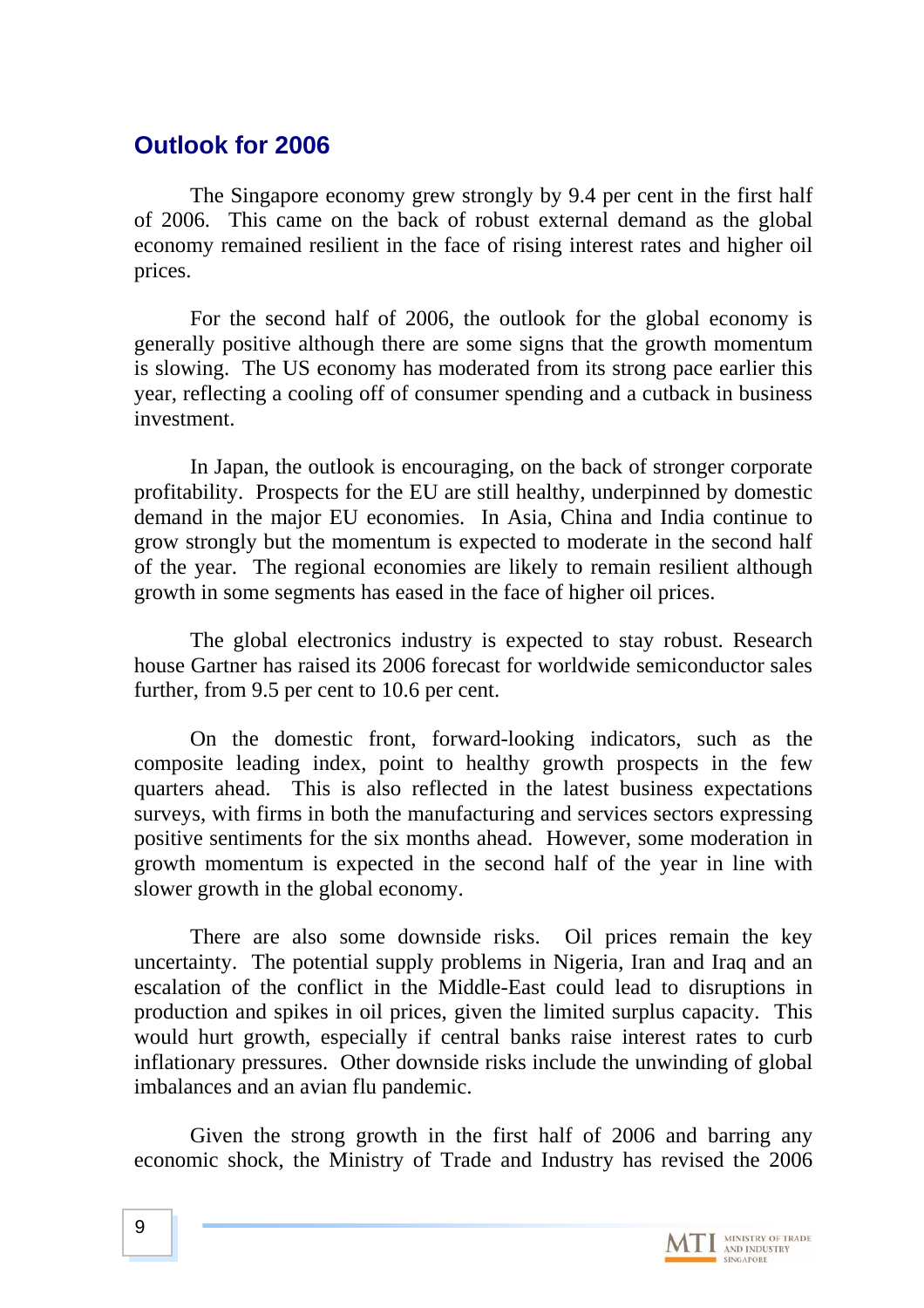GDP growth forecast from between 5 per cent and 7 per cent to between 6.5 per cent and 7.5 per cent.





<span id="page-9-0"></span> $<sup>1</sup>$  The y-axis of the chart on business expectations represents the net weighted balance of companies that</sup> predict an improvement in business situation. This is derived from the weighted percentage of companies in the survey that predict better business minus the weighted percentage of companies that predict worse business.



 $\overline{a}$